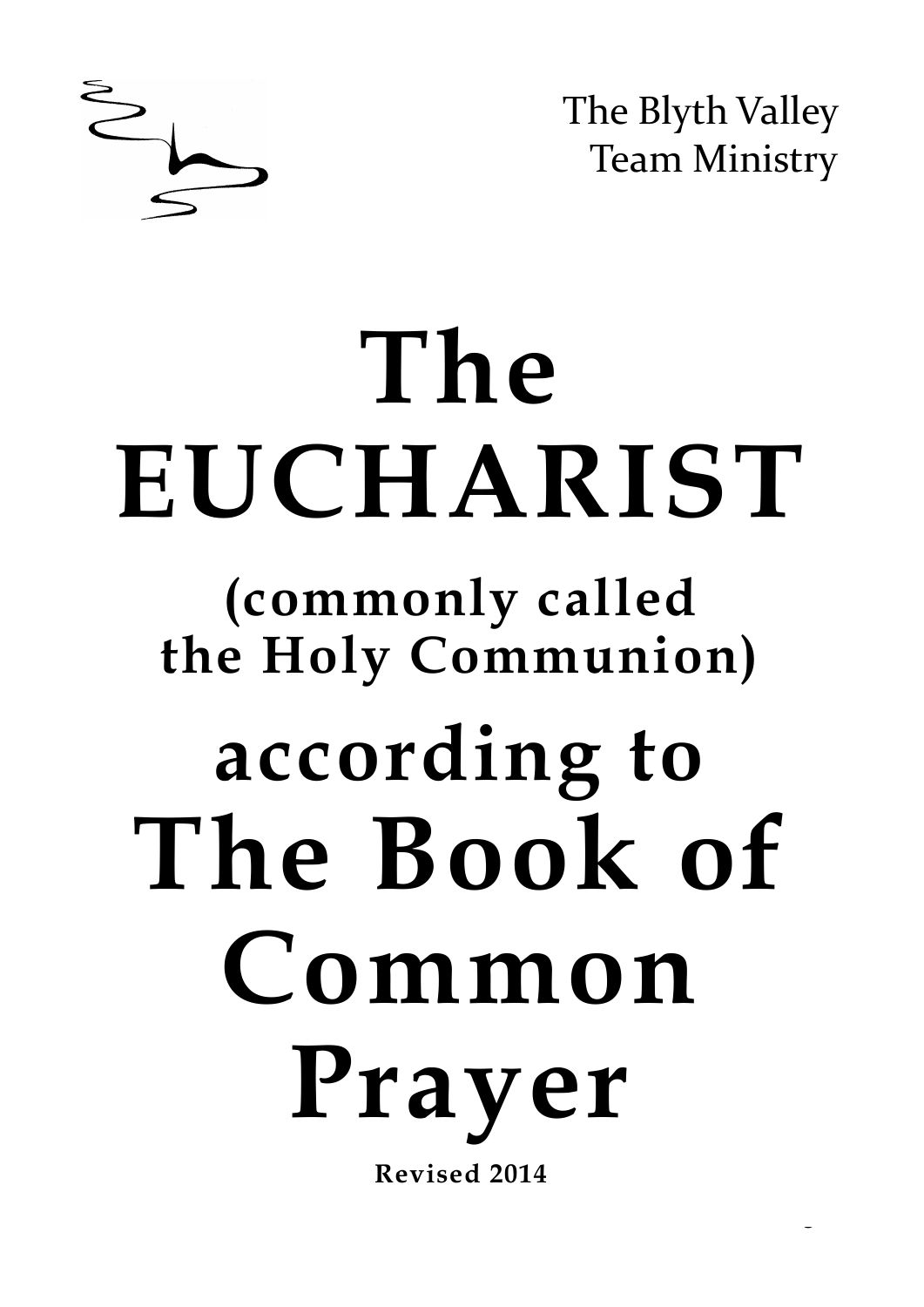This booklet of the *Book of Common Prayer* follows the rite of 1662, except for minor addition that have their origin in the First English Prayer Book of 1549, explained below.

Only when words are in **bold type** do the People join in, loudly and clearly, especially at the word '**Amen**'.

Our Lord's Summary of the Law is used from the Prayer Book of 1928, which was approved for use by the Bishops although rejected by Parliament.

After the Gospel, the words, 'This is the Gospel of the Lord' are inserted so that the People may respond, '**Praise be to thee, O Christ'.**

Before The Prayer for the Church Militant, there is opportunity for the Priest to include a short bidding to enable reference to contemporary situations.

In the Confession and Absolution, 'meekly kneeling upon your knees' becomes optional as it is not always possible to kneel.

At the Sursum Corda, the ancient greeting "The Lord be with you", present in 1549, is restored as an option.

In the Eucharistic Prayer, a Proper Preface may optionally be inserted on any occasion.

The Benedictus is optionally restored after the Sanctus, as in ancient times and as in 1549 and 1928.

The Epiclesis, the ancient invocation of the Holy Spirit on the gifts, is optionally restored as in 1549, (and as, less succinctly, in 1928): "with thy Holy Spirit and Word, vouchsafe to bless and sanctify these thy creatures of bread and wine..."

The Prayer of Humble Access is restored to its 1549 position to make the Eucharistic Prayer a unity and to allow the People to prepare properly immediately before receiving Holy Communion.

A mention of the Resurrection and Ascension, omitted in 1662, is optionally added. It is hard to place, and this is one solution.

The ancient sharing of the Peace, present in 1549, remains omitted. The usual final blessing may in part make up for it.

Reference to Our Lady and the Saints, and prayer for the departed, present in the Prayer of the Church Militant in 1549, remain omitted but could be used on occasion.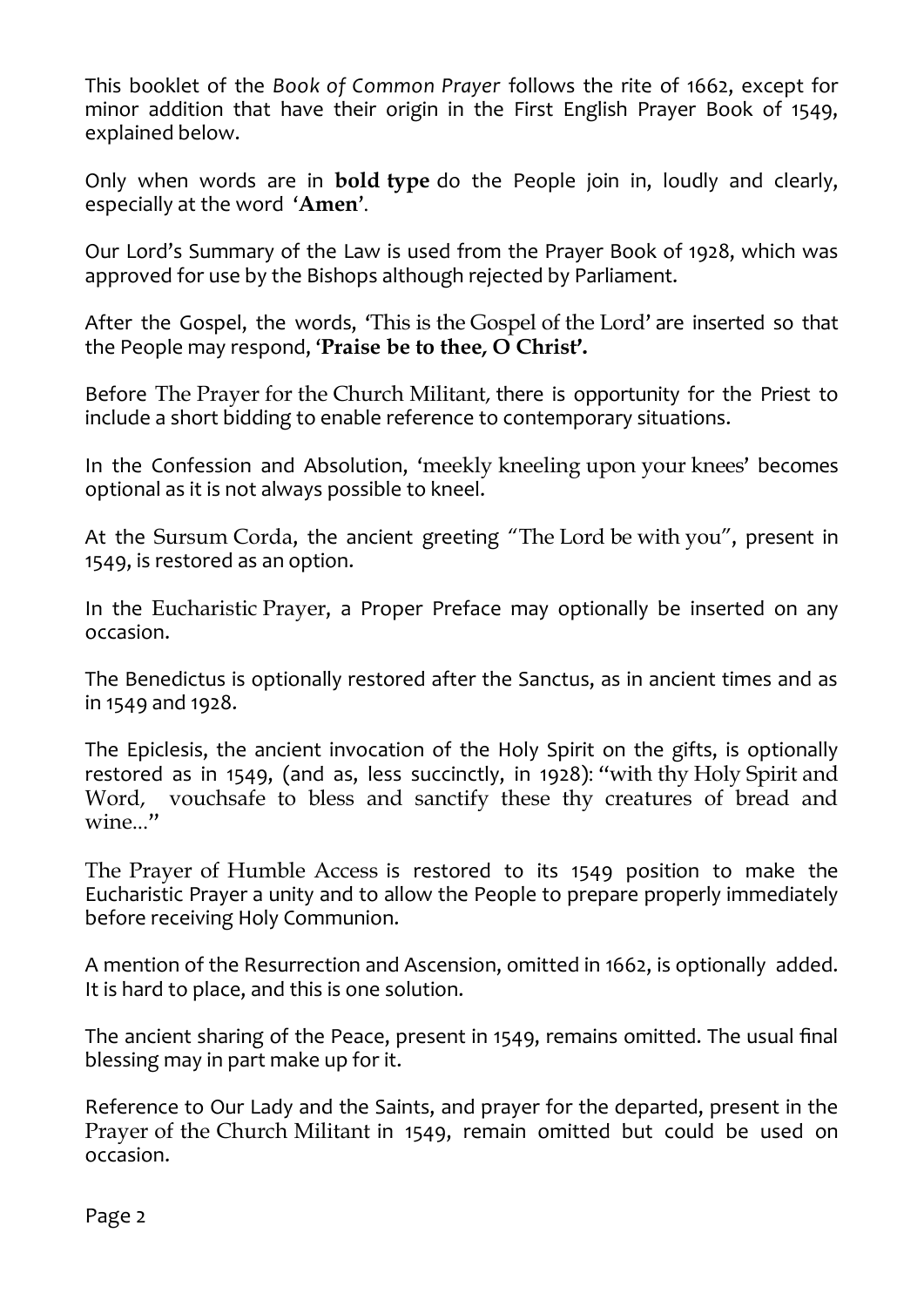# The Lord's Prayer

Our Father which art in heaven, Hallowed be thy Name, Thy kingdom come, Thy will be done, in earth as it is in heaven. Give us this day our daily bread; And forgive us our trespasses, As we forgive them that trespass against us; And lead us not into temptation, But deliver us from evil.

**Amen.**

### Collect for Purity

Almighty God, unto whom all hearts be open, all desires known, and from whom no secrets are hid: Cleanse the thoughts of our hearts by the inspiration of thy Holy Spirit, that we may perfectly love thee, and worthily magnify thy holy Name; through Christ our Lord.

#### **Amen.**

### Our Lord's Summary of the Law

Our Lord Jesus Christ said: Hear, O Israel, the Lord our God is one Lord; and thou shalt love the Lord thy God with all thy heart, and with all thy soul, and with all thy mind, and with all thy strength. This is the first commandment.

And the second is like, namely this: Thou shalt love thy neighbour as thyself. There is none other commandment greater than these. On these two commandments hang all the law and the prophets.

**Lord, have mercy upon us, and write both these thy laws in our hearts, we beseech thee.**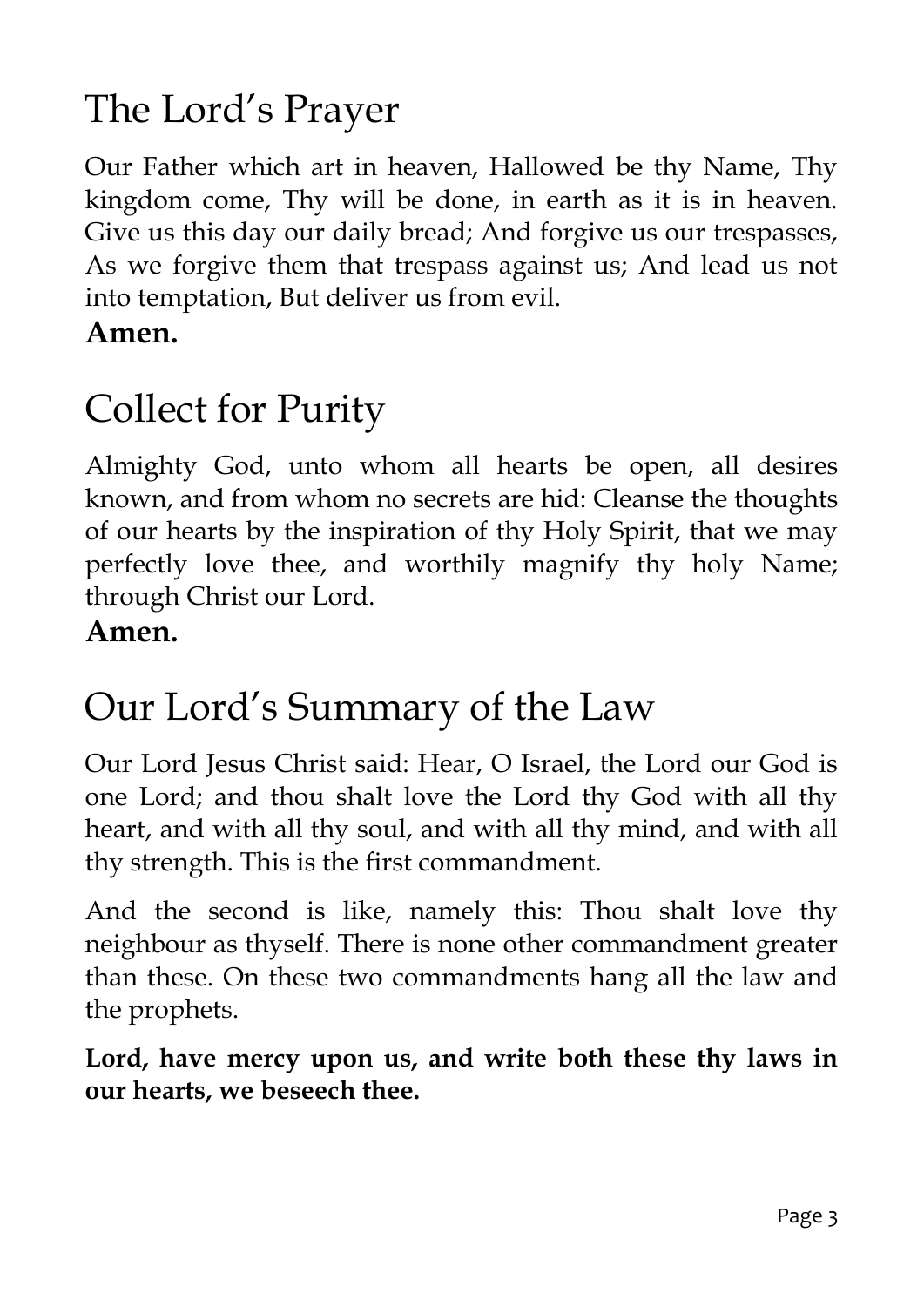# The Collect of the Day

*At the end:* **Amen.**

# The Epistle

The Epistle is written in the \_\_\_\_\_\_\_ chapter of \_\_\_\_\_\_ beginning at the verse.

*At the end, the reader says:* Here endeth the Epistle.

# The Gospel

*The People stand.*

The holy Gospel is written in the chapter of the Gospel according to Saint beginning at the verse. **Glory be to thee, O Lord.**

*At the end :* This is the Gospel of the Lord. **Praise be to thee, O Christ.**

#### The Sermon

#### The Nicene Creed

**I BELIEVE in one God the Father Almighty, Maker of heaven and earth, And of all things visible and invisible:**

**And in one Lord Jesus Christ, the only-begotten Son of God, Begotten of his Father before all worlds, God of God, Light of Light, Very God of very God, Begotten, not made, Being of one substance with the Father, By whom all things were made: Who for us men and for our salvation came down from**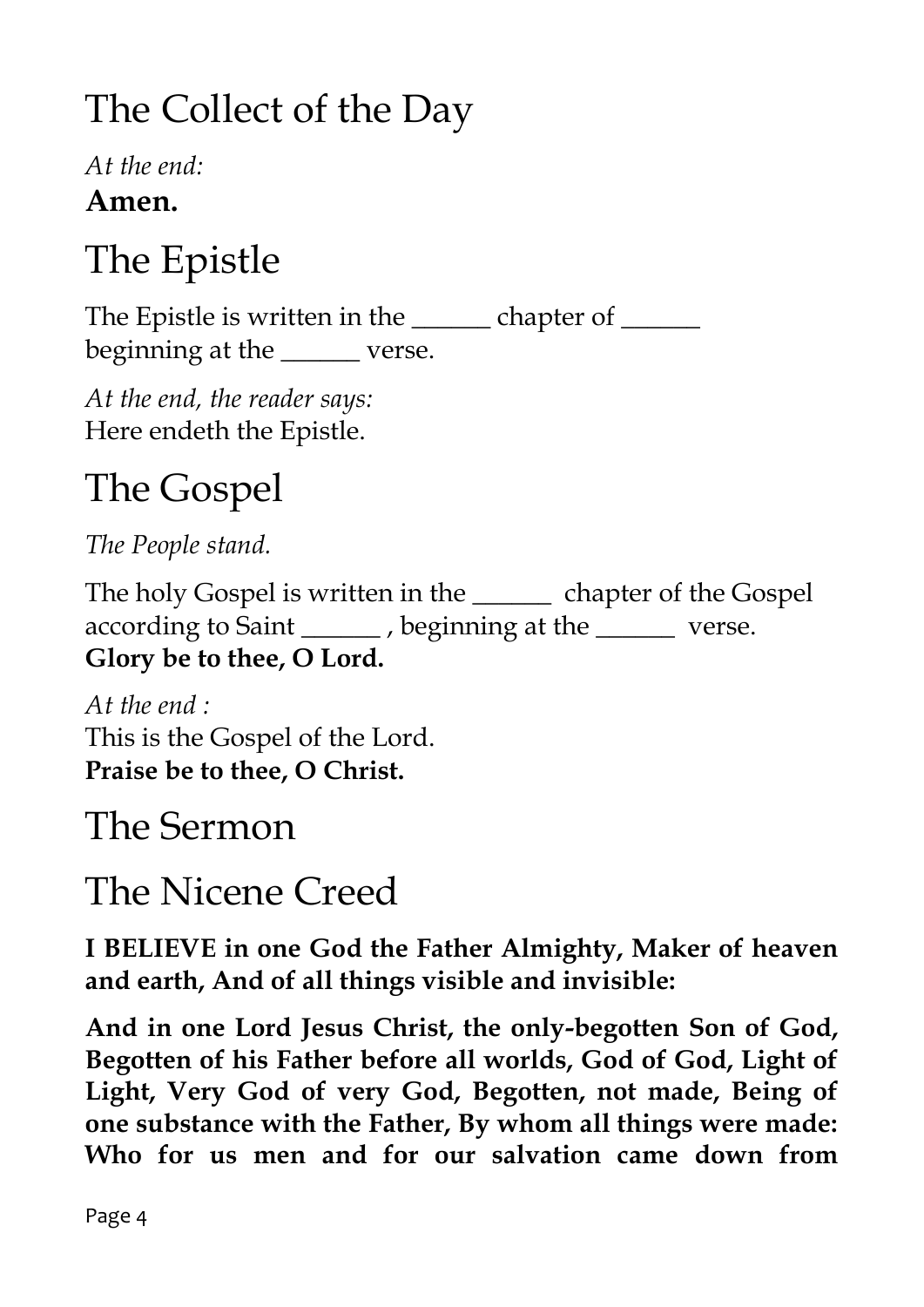**heaven, And was incarnate by the Holy Ghost of the Virgin Mary, And was made man, And was crucified also for us under Pontius Pilate. He suffered and was buried, And the third day he rose again according to the Scriptures, And ascended into heaven, And sitteth on the right hand of the Father. And he shall come again with glory to judge both the quick and the dead: Whose kingdom shall have no end.**

**And I believe in the Holy Ghost, The Lord and giver of life, Who proceedeth from the Father and the Son, Who with the Father and the Son together is worshipped and glorified, Who spake by the Prophets.** 

**And I believe one Catholick and Apostolick Church. I acknowledge one Baptism for the remission of sins. And I**  look for the  $\Phi$  Resurrection of the dead, And the life of the **world to come. Amen.** 

### The Offertory

Let your light so shine before men, that they may see your good works, and glorify your Father which is in heaven.

*The Collection is taken and the altar is prepared for Holy Communion.*

### Prayer for the Church Militant

*Biddings, related to local, national or international concerns may preface the Prayer.*

Let us pray for the whole state of Christ's Church militant here in earth.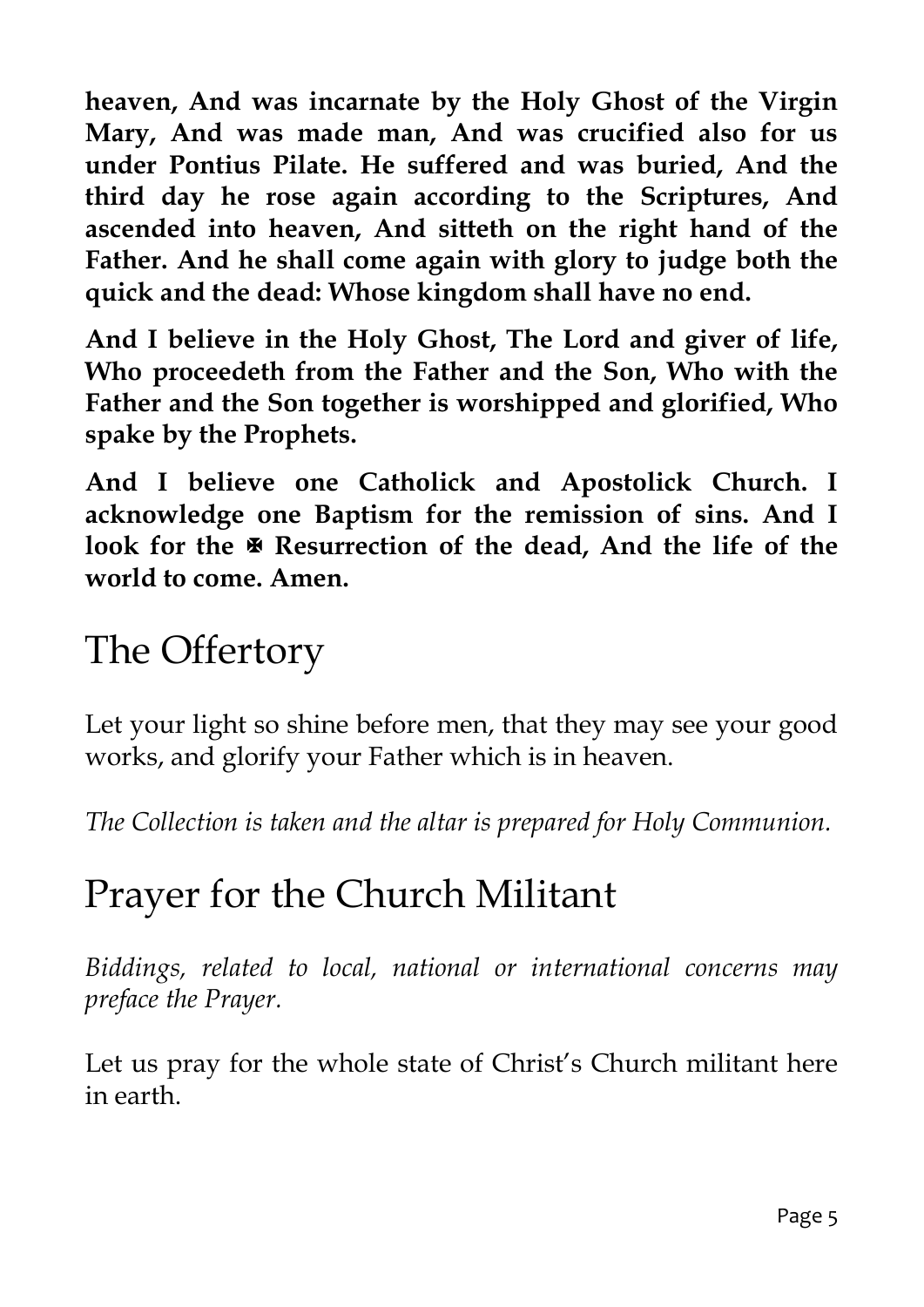Almighty and everliving God, who by thy holy Apostle hast taught us to make prayers and supplications, and to give thanks, for all men: We humbly beseech thee most mercifully [to accept our alms and oblations, and] to receive these our prayers, which we offer unto thy Divine Majesty; beseeching thee to inspire continually the universal Church with the spirit of truth, unity, and concord: And grant, that all they that do confess thy holy Name may agree in the truth of thy holy Word, and live in unity, and godly love.

We beseech thee also to save and defend all Christian Kings, Princes, and Governors; and specially thy servant ELIZABETH our Queen; that under her we may be godly and quietly governed: And grant unto her whole Council, and to all that are put in authority under her, that they may truly and indifferently minister justice, to the punishment of wickedness and vice, and to the maintenance of thy true religion, and virtue.

Give grace, O heavenly Father, to all Bishops and Curates, that they may both by their life and doctrine set forth thy true and lively Word, and rightly and duly administer thy holy Sacraments: And to all thy people give thy heavenly grace; and specially to this congregation here present; that, with meek heart and due reverence, they may hear, and receive thy holy Word; truly serving thee in holiness and righteousness all the days of their life.

And we most humbly beseech thee of thy goodness, O Lord, to comfort and succour all them, who in this transitory life are in trouble, sorrow, need, sickness, or any other adversity. And we also bless thy holy Name for all thy servants departed this life in thy faith and fear; beseeching thee to give us grace so to follow their good examples, that with them we may be partakers of thy heavenly kingdom: Grant this, O Father, for Jesus Christ's sake, our only Mediator and Advocate. Amen.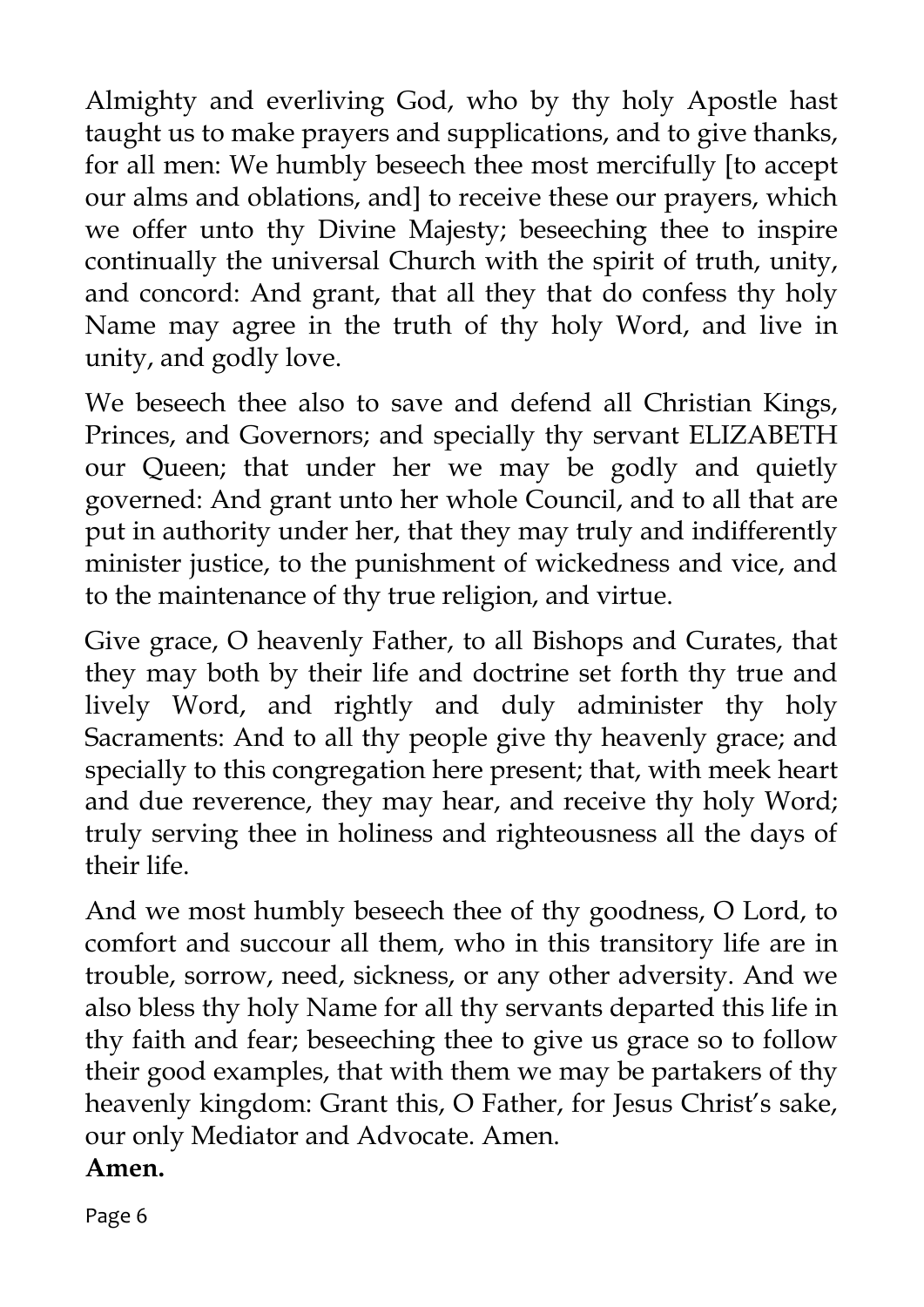### Confession and Absolution

Ye that do truly and earnestly repent you of your sins, and are in love and charity with your neighbours, and intend to lead a new life, following the commandments of God, and walking from henceforth in his holy ways: Draw near with faith, and take this holy Sacrament to your comfort; and make your humble confession to Almighty God, [meekly kneeling upon your knees.]

**Almighty God, Father of our Lord Jesus Christ, Maker of all things, Judge of all men: We acknowledge and bewail our manifold sins and wickedness, Which we from time to time most grievously have committed, By thought, word, and deed, Against thy Divine Majesty, Provoking most justly thy wrath and indignation against us. We do earnestly repent, And are heartily sorry for these our misdoings; The remembrance of them is grievous unto us; The burden of them is intolerable. Have mercy upon us, Have mercy upon us, most merciful Father; For thy Son our Lord Jesus Christ's sake, Forgive us all that is past; And grant that we may ever hereafter Serve and please thee In newness of life, To the honour and glory of thy Name; Through Jesus Christ our Lord. Amen.**

Almighty God, our heavenly Father, who of his great mercy hath promised forgiveness of sins to all them that with hearty repentance and true faith turn unto him; Have mercy upon you; pardon and deliver you from all your sins; confirm and strengthen you in all goodness; and bring you to everlasting life; through Jesus Christ our Lord.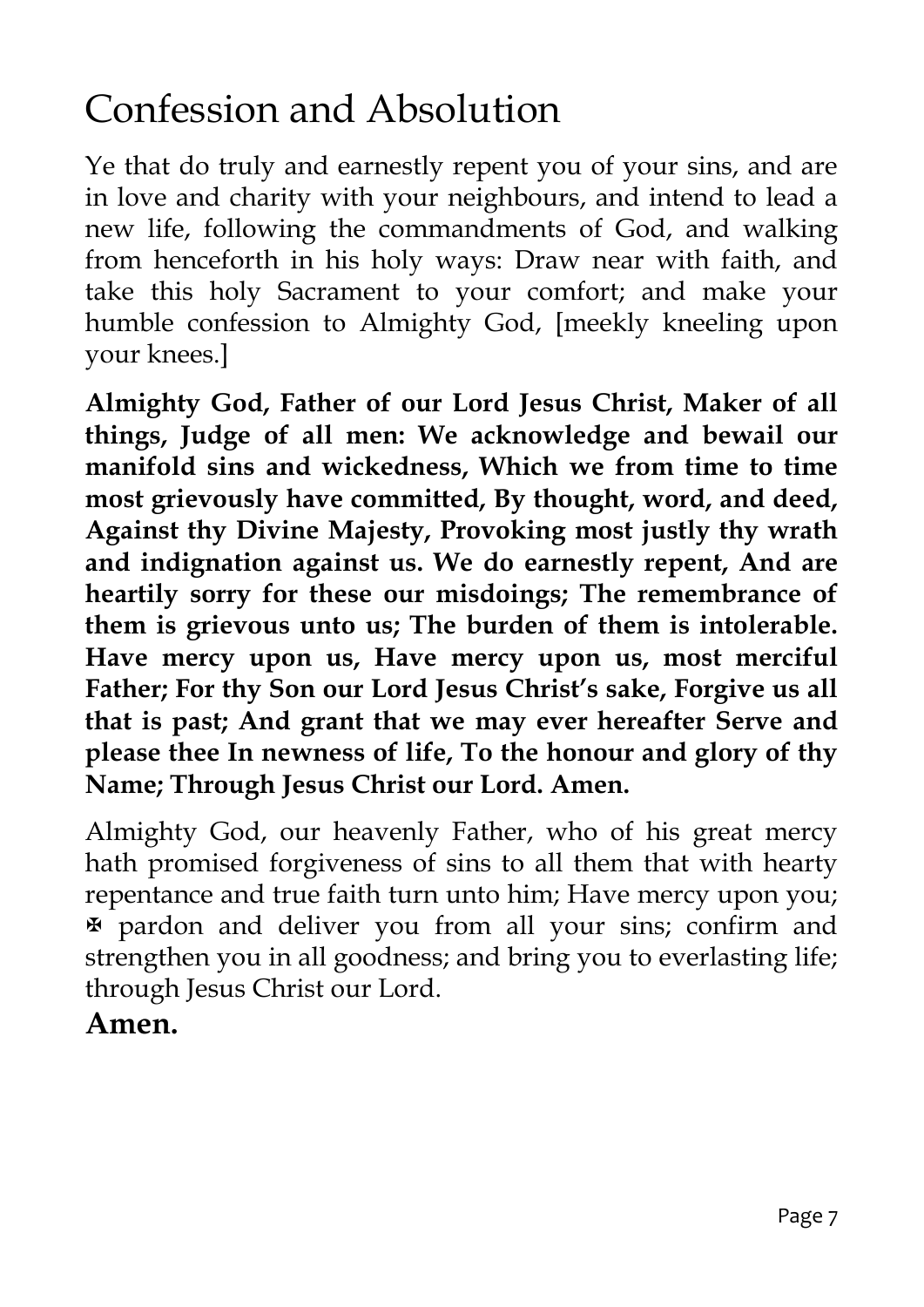# The Comfortable Words

Hear what comfortable words our Saviour Christ saith unto all that truly turn to him:

Come unto me all that travail and are heavy laden, and I will refresh you. *St. Matthew 11.28*

So God loved the world, that he gave his only-begotten Son, to the end that all that believe in him should not perish, but have everlasting life. *St. John 3.16*

Hear also what Saint Paul saith: This is a true saying, and worthy of all men to be received, that Christ Jesus came into the world to save sinners. *1 St. Timothy 1.15*

Hear also what Saint John saith: If any man sin, we have an Advocate with the Father, Jesus Christ the righteous; and he is the propitiation for our sins. *1 St. John 2.1*

### The Sursum Corda

[The Lord be with you. **And also with you.**] Lift up your hearts. **We lift them up unto the Lord.** Let us give thanks unto our Lord God. **It is meet and right so to do.**

### The Eucharistic Prayer

It is very meet, right, and our bounden duty, that we should at all times, and in all places, give thanks unto thee, O Lord, Holy Father, Almighty, Everlasting God.

*A Proper Preface is inserted here on every occasion.*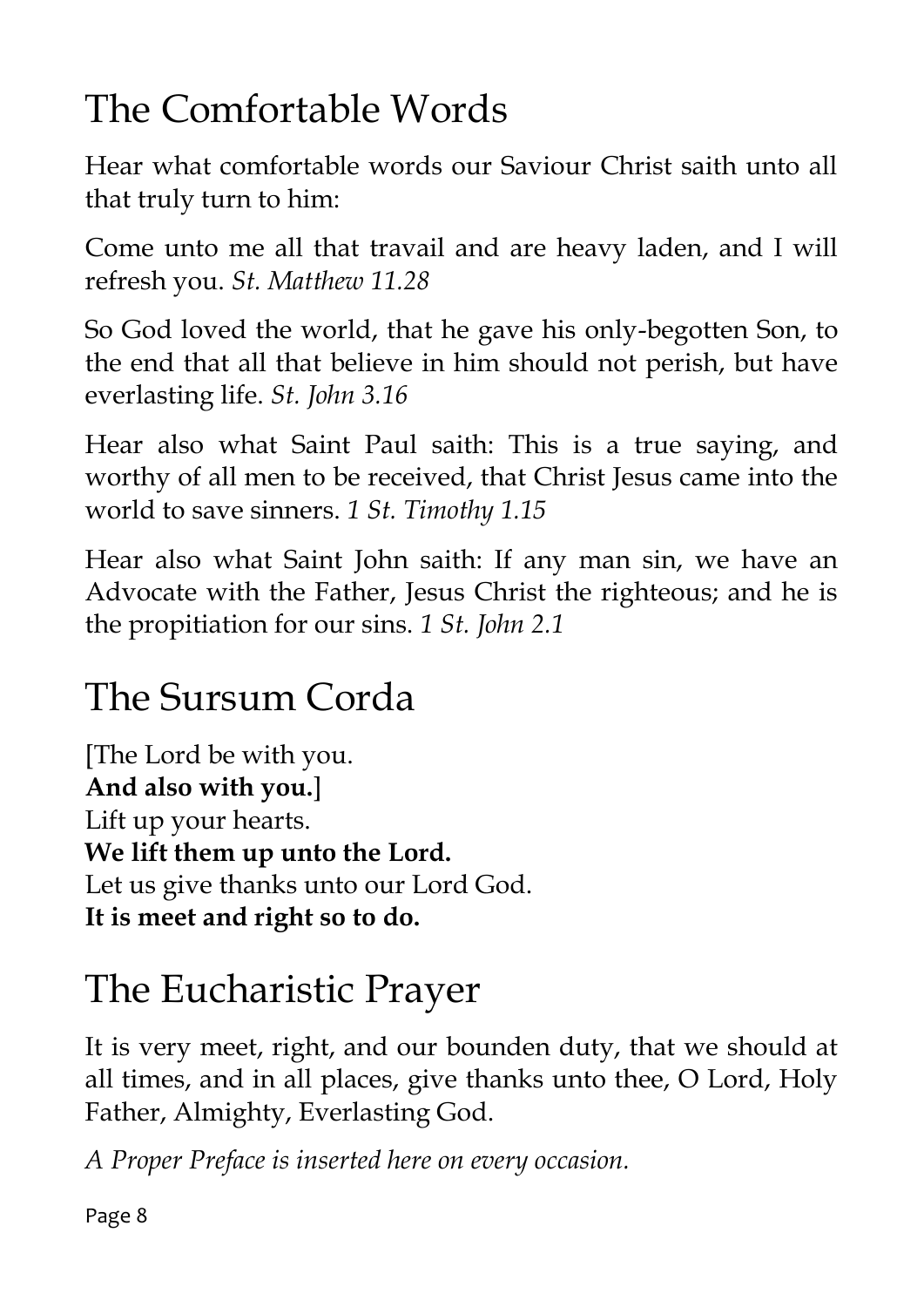Therefore with Angels and Archangels, and with all the company of heaven, we laud and magnify thy glorious Name; evermore praising thee, and saying:

#### **Holy, holy, holy, Lord God of hosts, heaven and earth are full of thy glory: Glory be to thee, O Lord most High. [Blessed is he that cometh in the name of the Lord. Hosanna in the highest.]**

Almighty God, our heavenly Father, who of thy tender mercy didst give thine only Son Jesus Christ to suffer death upon the Cross for our redemption; who made there (by his one oblation of himself once offered) a full, perfect, and sufficient sacrifice, oblation, and satisfaction, for the sins of the whole world; and did institute, and in his holy Gospel command us to continue, a perpetual memory of that his precious death, until his coming again: Hear us, O merciful Father, we most humbly beseech thee; and [with thy Holy Spirit and Word, vouchsafe to bless and sanctify these thy gifts, and creatures of bread and wine] according to thy Son our Saviour Jesus Christ's holy institution, in remembrance of his death and passion [his mighty resurrection and glorious ascension, that we] may be partakers of his most blessed Body and Blood:

Who, in the same night that he was betrayed, took Bread; and, when he had given thanks, he brake it, and gave it to his disciples, saying, Take, eat; this is my Body which is given for you: Do this in remembrance of me.

Likewise after supper he took the Cup; and, when he had given thanks, he gave it to them, saying, Drink ye all of this; for this is my Blood of the New Testament, which is shed for you and for many for the remission of sins: Do this, as oft as ye shall drink it, in remembrance of me.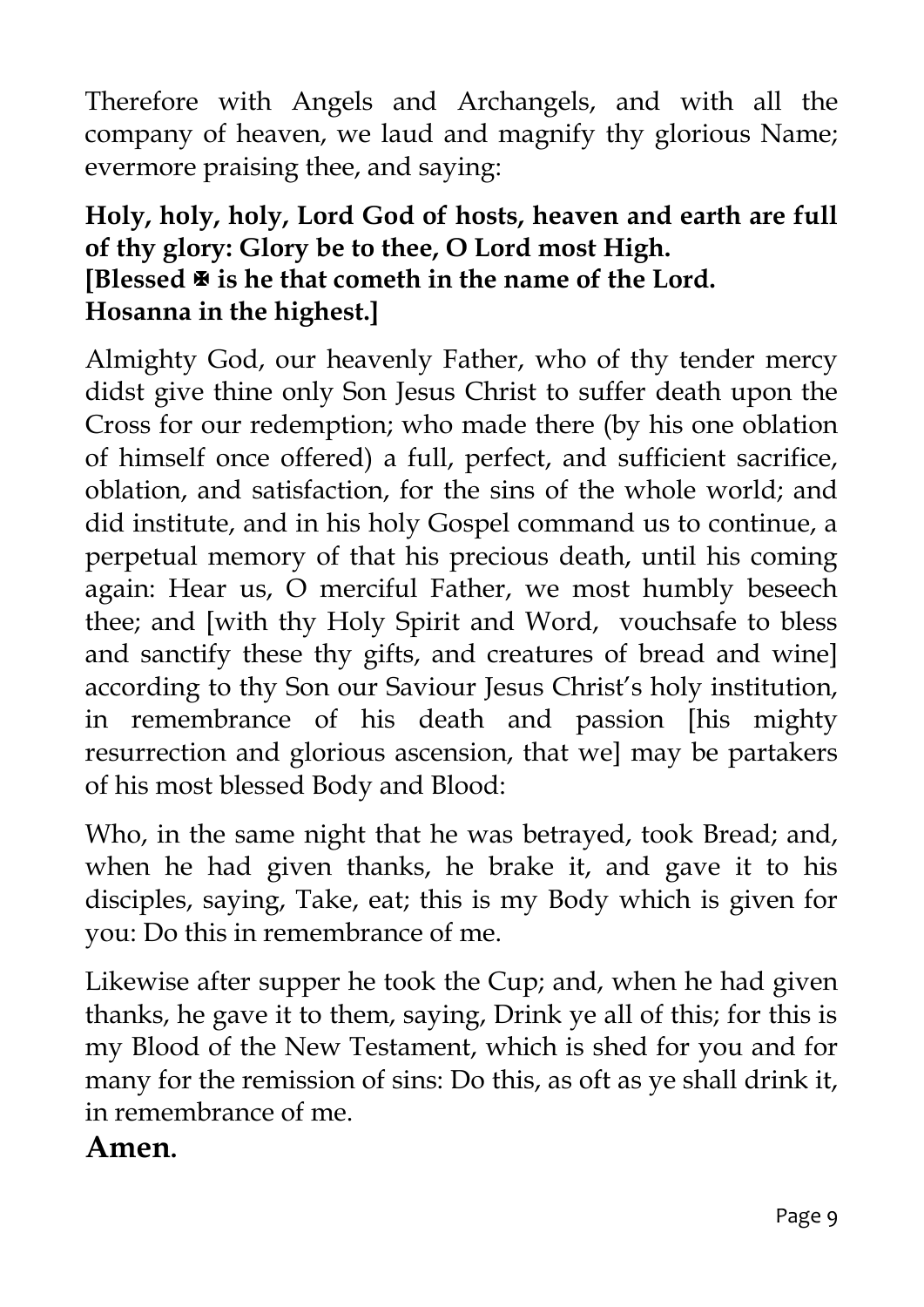*The priest breaks the consecrated bread.*

### The Prayer of Humble Access

**We do not presume to come to this thy Table, O merciful Lord, trusting in our own righteousness, but in thy manifold and great mercies. We are not worthy so much as to gather up the crumbs under thy Table. But thou art the same Lord, whose property is always to have mercy: Grant us therefore, gracious Lord, so to eat the flesh of thy dear Son Jesus Christ, and to drink his blood, that our sinful bodies may be made clean by his body, and our souls washed through his most precious blood, and that we may evermore dwell in him, and he in us. Amen.**

*The Priest and People receive Holy Communion.*

### Words of Administration

The Body of our Lord Jesus Christ, which was given for thee, preserve thy body and soul unto everlasting life.

The Blood of our Lord Jesus Christ, which was shed for thee, preserve thy body and soul unto everlasting life.

### The Lord's Prayer

**Our Father which art in heaven, Hallowed be thy Name, Thy kingdom come, Thy will be done, in earth as it is in heaven. Give us this day our daily bread; And forgive us our trespasses, As we forgive them that trespass against us; And lead us not into temptation, But deliver us from evil. For thine is the kingdom, the power, and the glory, For ever and ever. Amen.**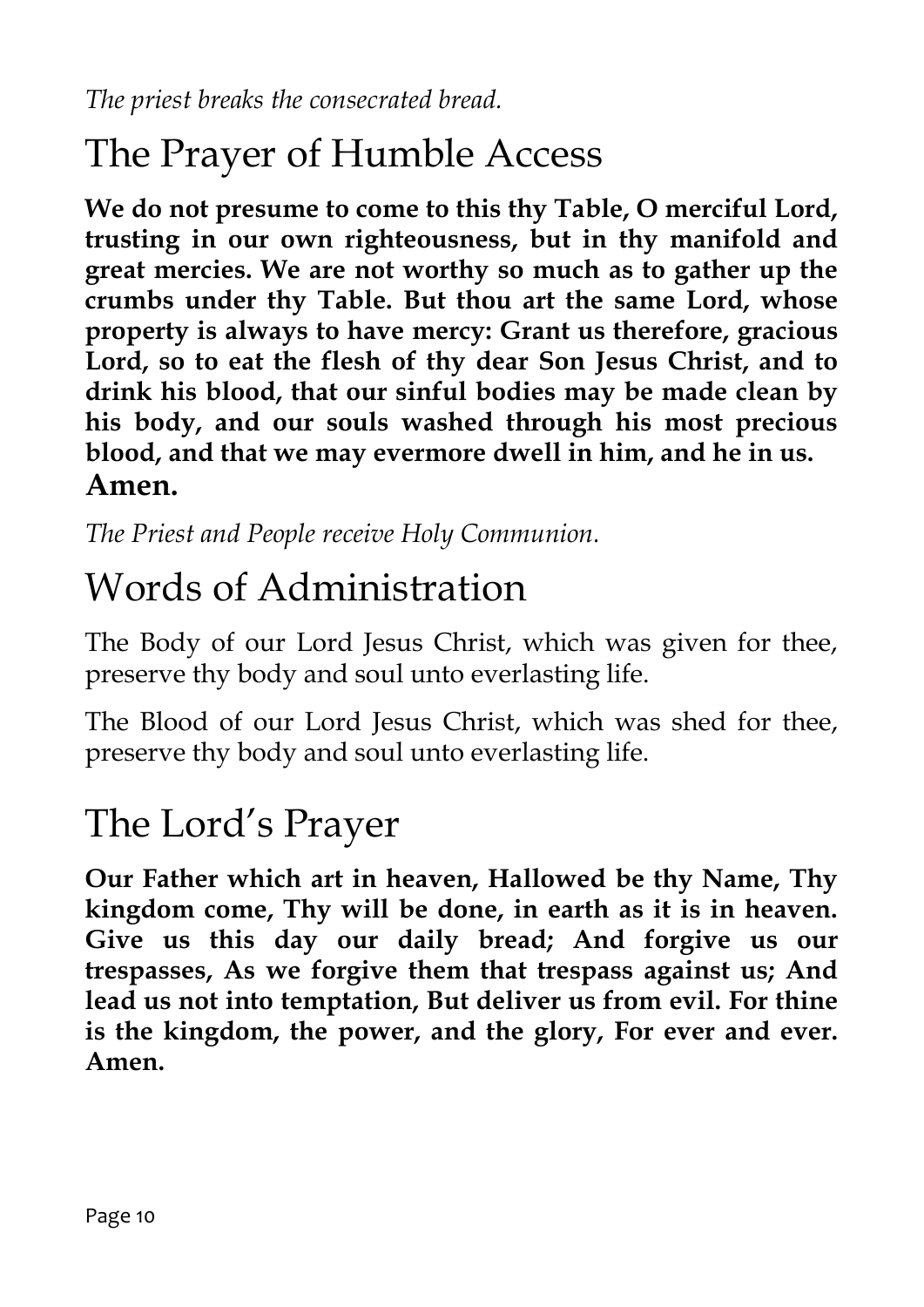### Prayer of Oblation

O Lord and heavenly Father, we thy humble servants entirely desire thy fatherly goodness mercifully to accept this our sacrifice of praise and thanksgiving; most humbly beseeching thee to grant, that by the merits and death of thy Son Jesus Christ, and through faith in his blood, we and all thy whole Church may obtain remission of our sins, and all other benefits of his passion. And here we offer and present unto thee, O Lord, ourselves, our souls and bodies, to be a reasonable, holy and lively sacrifice unto thee; humbly beseeching thee, that all we, who are partakers of this holy communion, may be fulfilled with thy grace and heavenly benediction. And although we be unworthy, through our manifold sins, to offer unto thee any sacrifice, yet we beseech thee to accept this our bounden duty and service; not weighing our merits, but pardoning our offences, through Jesus Christ our Lord; by whom, and with whom, in the unity of the Holy Ghost, all honour and glory be unto thee, O Father almighty, world without end.

#### **Amen.**

#### Gloria in Excelsis (*Omitted in Lent and Advent)*

**Glory be to God on high, and in earth peace, goodwill towards men. We praise thee, we bless thee, we worship thee, we glorify thee, we give thanks to thee for thy great glory, O Lord God, heavenly King, God the Father almighty.**

**O Lord, the only-begotten Son Jesu Christ; O Lord God, Lamb of God, Son of the Father, that takest away the sins of the world, have mercy upon us. Thou that takest away the sins of the world, have mercy upon us. Thou that takest away the sins of the world, receive our prayer. Thou that sittest at the right hand of God the Father, have mercy upon us.**

**For thou only art holy; thou only art the Lord; thou only, O Christ, with the Holy Ghost, art most high in the glory of God the Father.**